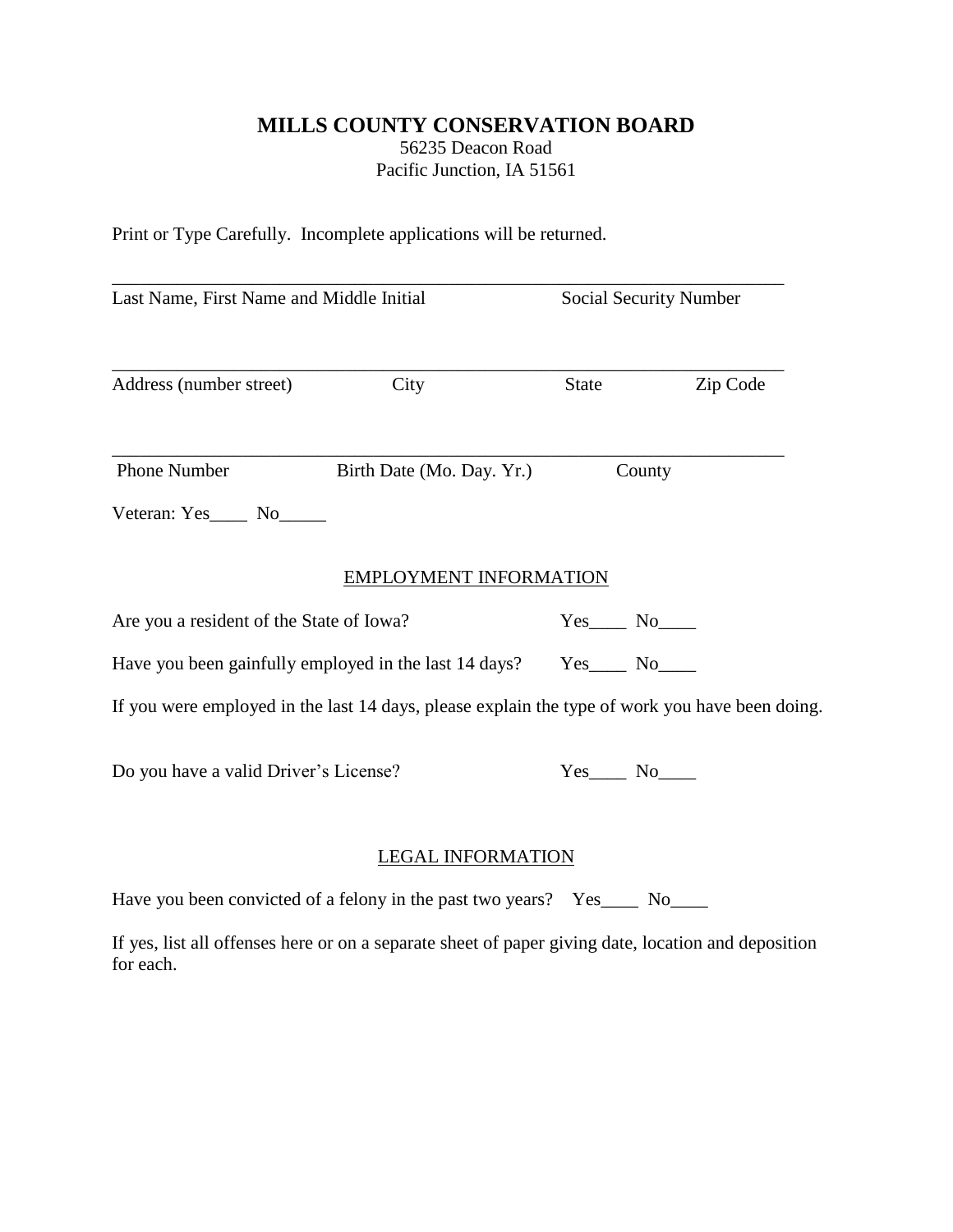## EMERGENCY INFORMATION

Should you be hired, the Mills CCB will need the names, complete mailing addresses, and phone numbers of one parent or guardian and a friend or relative that we may contact in the event of an emergency.

| Parent/Guardian                                                                |                            | Friend or Relative                   |                                    |  |
|--------------------------------------------------------------------------------|----------------------------|--------------------------------------|------------------------------------|--|
| <b>Street Address</b>                                                          | <b>Street Address</b>      |                                      |                                    |  |
| City and State                                                                 | Zip Code<br>City and State |                                      | Zip Code                           |  |
| Telephone Number (Area Code)                                                   |                            | Telephone Number (Area Code)<br>Home |                                    |  |
|                                                                                |                            |                                      |                                    |  |
|                                                                                | <b>EDUCATION</b>           |                                      |                                    |  |
| List High School(s) and<br>College(s) attended below:                          | Dates of Attendance        | Diploma                              | Degree Units/Semester<br>Completed |  |
|                                                                                |                            |                                      |                                    |  |
|                                                                                |                            |                                      |                                    |  |
| Circle Highest grade you completed: 1 2 3 4 5 6 7 8 9 10 11 12 13 14 15 16 16+ |                            |                                      |                                    |  |

Are you a high school drop-out? Yes\_\_\_\_\_\_ No\_\_\_\_\_\_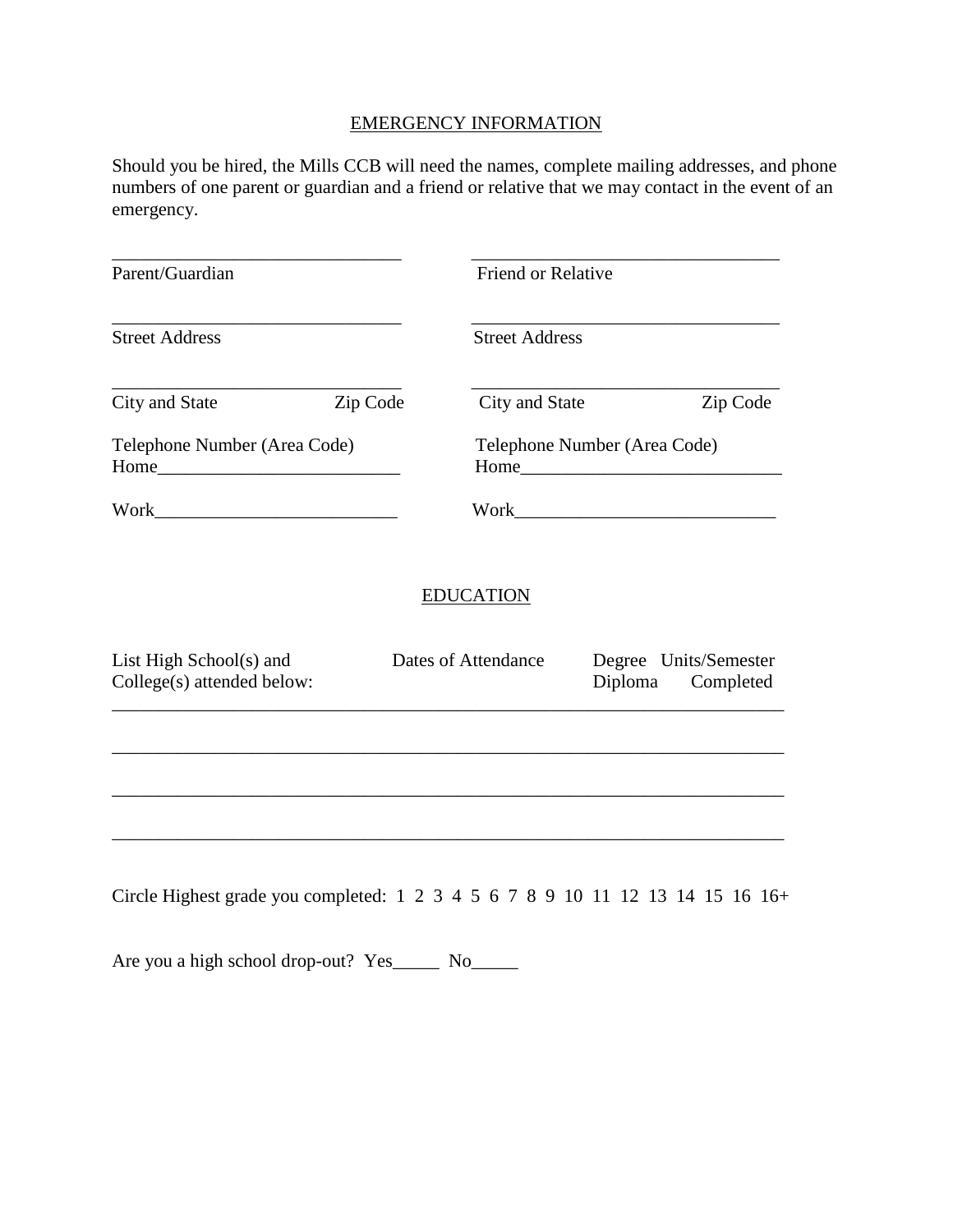## EMPLOYMENT

BEGIN WITH YOUR MOST RECENT EXPERIENCE, LIST ALL EXPERIENCE IN THE LAST TWO YEARS INCLUDING U.S. MILITARY SERVICE. GO BACK MORE THAN TWO YEARS IF NECESSARY. NOTE ANY SUPERVISORY EXPERIENCE. LIST ANY VOLUNTEER EXPERIENCE WHICH YOU BELIEVE WILL BE HELPFUL IN REVIEWING YOUR APPLICATION. GIVE DETAILS ON THE EXPERIENCE WHICH YOU BELIEVE WILL BE HELPFUL IN REVIEWING YOUR APPLICATION, SHOW ACTUAL TIME (NUMBER OF HOURS/DAY, NUMBER OF HOURS WEEK), SPENT IN SUCH EXPERIENCE. IF VOLUNTEER WORK PUT "VOLUNTEER" IN SPACE FOLLOWING SALARY.

| <b>EMPLOYMENT</b><br>PERFORMED/LISTED<br><b>LEAVING</b><br>From<br>To<br>Job Title:<br>Employer:<br>Salary:<br>Duties:<br>Total yrs mo<br><b>Full Time</b><br>Part Time<br>Hours per week |  |
|-------------------------------------------------------------------------------------------------------------------------------------------------------------------------------------------|--|
|                                                                                                                                                                                           |  |
|                                                                                                                                                                                           |  |
|                                                                                                                                                                                           |  |
|                                                                                                                                                                                           |  |
|                                                                                                                                                                                           |  |
|                                                                                                                                                                                           |  |
| Job Title:<br>From<br><b>To</b><br>Employer:<br>Salary:                                                                                                                                   |  |
| Duties:<br>Total yrs mo                                                                                                                                                                   |  |
| <b>Full Time</b><br>Part Time                                                                                                                                                             |  |
| Hours per week                                                                                                                                                                            |  |
| To<br>Job Title:<br>From<br>Employer:<br>Salary:                                                                                                                                          |  |
| Duties:<br>mo                                                                                                                                                                             |  |
| Full Time<br>Part Time                                                                                                                                                                    |  |
| Hours per week                                                                                                                                                                            |  |